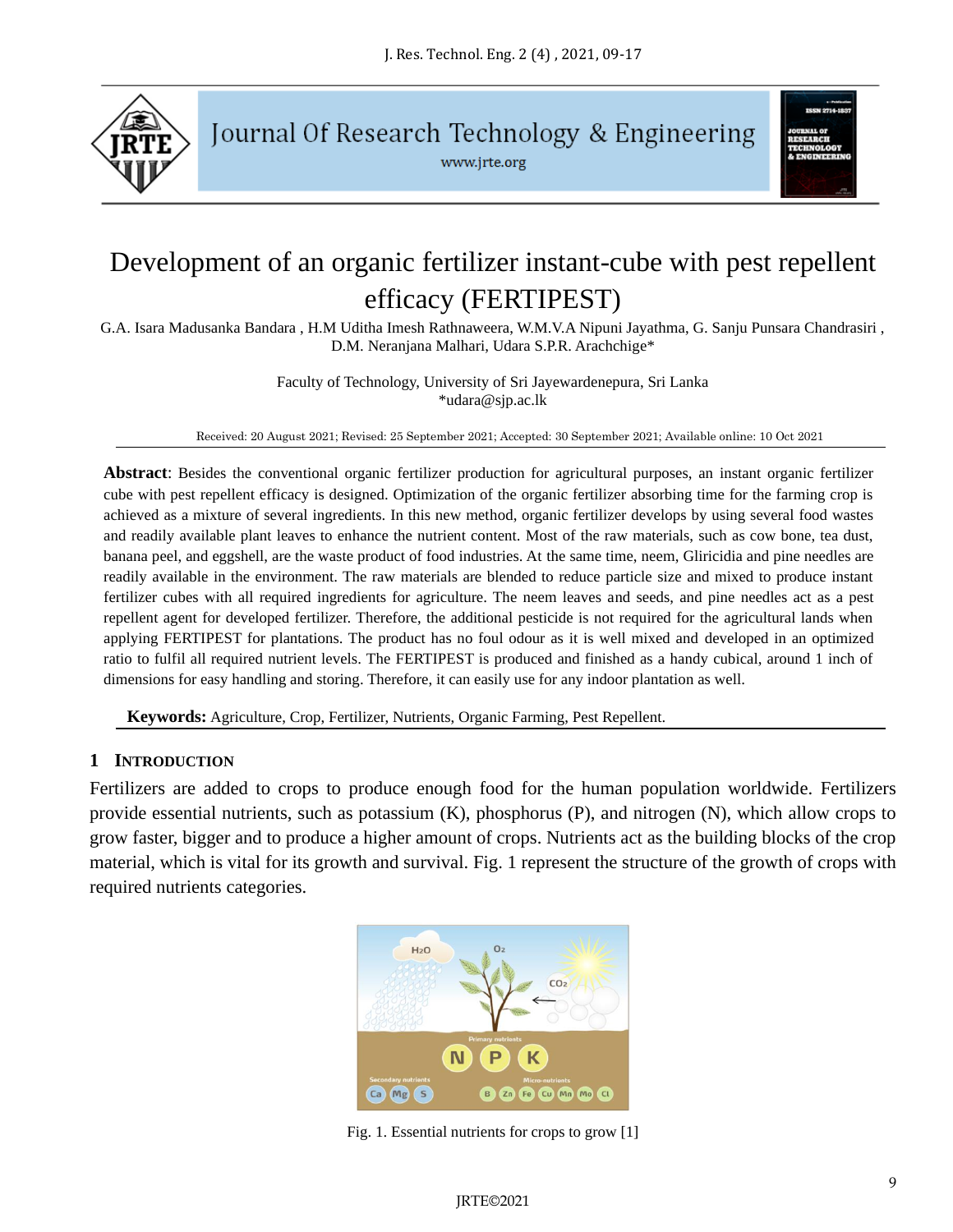As crops consume the nutrients from the soil and take up a considerable amount with the harvest, replacing a substantial proportion of these nutrients in the field is essential. Some nutrients can return to the field through crop residue and organic matter, which is left behind after the harvesting process. However, this alone cannot provide optimum fertilizer requirement for crop yield over time. Therefore, the required amount of essential nutrients should be added back to the field as a chemical or organic fertilizer. In both cases, the crop will utilize the same inorganic molecules for its growth.

 According to the literature, in 2015, the world used more than 180 million tons of fertilizer, almost six times higher than the consumption in 55 years prior [2]. The majority of the fertilizer consumption is due to the developing nation as their population and population growth are higher than developed countries [2]. Several researchers have already documented the long-term impact of chemical fertilizers on soil [3, 4, 5, 6, 7, 8].

 Though fertilizers improve soil fertility, intensive inorganic fertilizer usage in agriculture leads to uncountable health problems and unrecoverable environmental damages. Thus, organic fertilizer has been developed worldwide, such as organic agriculture, sustainable agriculture, or ecological farming, reducing or eliminating the adverse effects of synthetic fertilizers on human health and the environment. Studies have identified that using organic fertilizers resulted in improvements in soil fungal to bacterial ratio and soil enzyme efficiency, which are highly important for crops [9]. The soil acidification gradually alleviated with the organic fertilizer, which has been increased due to the long term application of chemical fertilizers [10].

 There are some pros with organic fertilizer, such as the level of nutrients present in organic fertilizer is often low. Because of that, to get the required amount of nutrients for crops to grow, it consumes a higher quantity of organic fertilizer. In addition, the nutrients are usually in complex chemical structures, which means using organic fertilizer may not produce the same yield as used to be taken by chemical fertilizer. Therefore, the development of organic fertilizer with fast nutrient absorption is considered in the present study. However, microorganism activities with organic fertilizer should also be carefully considered as organic fertilizer creates a pest-friendly nature in the agricultural land. Therefore, the development of instant fertilizer with pest repellent activity is vital to promote organic farming with higher yields to achieve sustainable goals. Here, considered the development of instant organic fertilizer cube suitable for indoor farming and hydroponic culture with pest repellent efficacy, which is called FERTIPEST.

# **2 METHODOLOGY**

In comparison with chemical fertilizers, manures supply relatively less amount of nutrients. However, the total amount of manure added to the farmland is relatively high compared to the chemical composition. It will be important to develop the organic fertilizer with more nutrients to supply an adequate level of nutrients with less quantity. Conventional organic fertilizer takes around six weeks, depending on the soil temperature and the moisture content. A longer reaction time is not suitable for a large scale agricultural industry.

Moreover, the traditional production of organic fertilizer not providing all the required nutrients for proper plantation. At the same time, the conventional organic fertilizer process requires large space as that comes with large scale quantities to the market. Conventional organic fertilizer will not act as a pest repellent, eventually attracting more pests and insects to the crops. As this is organic farming, it should not use chemical pesticides for the crops to kill pests. Therefore, the final crop at the harvesting stage will be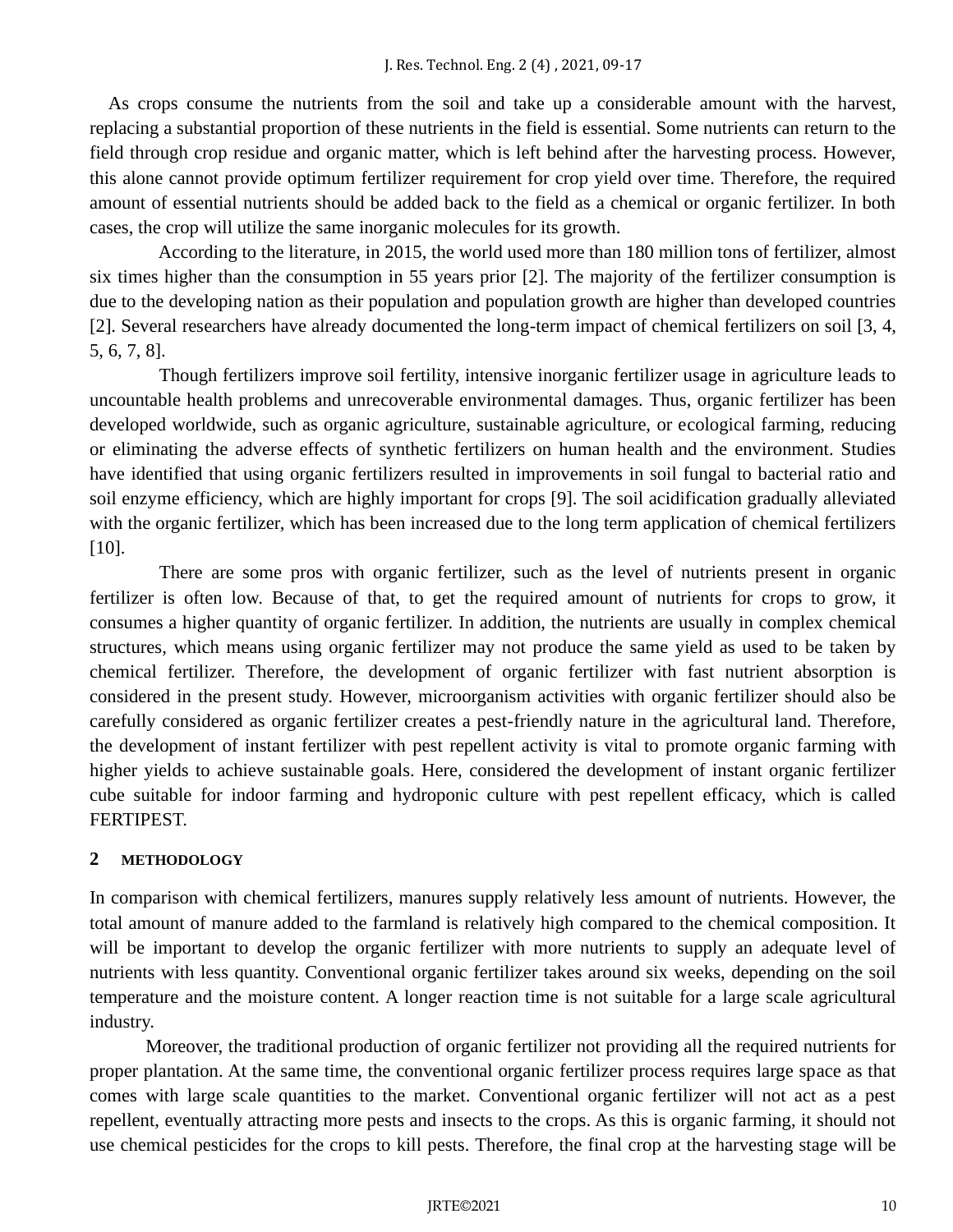significantly reduced with conventional organic fertilizer.

The biggest disadvantage of using an organic fertilizer is that it may not contain primary nutrients like nitrogen, phosphorous or potassium, also known as NPK. It takes a considerably longer time to absorb the required major nutrients [11]. Therefore, carefully analyzed the raw materials to design the organic fertilizer cube with essential nutrient supply for better growth. As the most important ingredients, cow bone, tea dust, eggshell, and banana peel are selected, waste of the food industry. Therefore, this will help to reduce the waste generation and handling cost as well. The proposed FERTIPEST will support a solid waste management option as well. Other ingredients of neem leaves and seeds, dendro leaves, pine needles are readily available everywhere. Therefore, raw material availability for mass production is not a problem for industrial-scale fertilizer production. The neem leaves and seeds, and pine needles act as a pest repellent agent for developed fertilizer. Therefore, the additional pesticide is not required for the agricultural lands when applying FERTIPEST for plantations.

## **Banana peels**

Banana peels are considered one of the main components as they are rich in potassium (K). K helps promote metabolism by acting as an enzyme activator and helps regulate the leaf stomates where water is released to cool the plant [12]. Banana Peels are rich in potassium (K) which is around 42% [13]. Fresh banana peel is present in Fig. 2.



Fig. 2. Banana peel powder.

## **Waste tea powder**

Dried tea leaves contain 4.4% Nitrogen, 0.24% Phosphorus and 0.25% Potassium, making it an organic source of NPK fertilizer. Tea leaves (Fig. 3) are high in tannic acid and valuable nutrients that make them more fertile. It can be considered boiled tea waste (formed after making tea) or as tea dust generated as a waste in the tea processing industry. In both cases, it is used to correct the pH of the soil with the help of tannic acid [14].



Fig. 3. Waste tea powder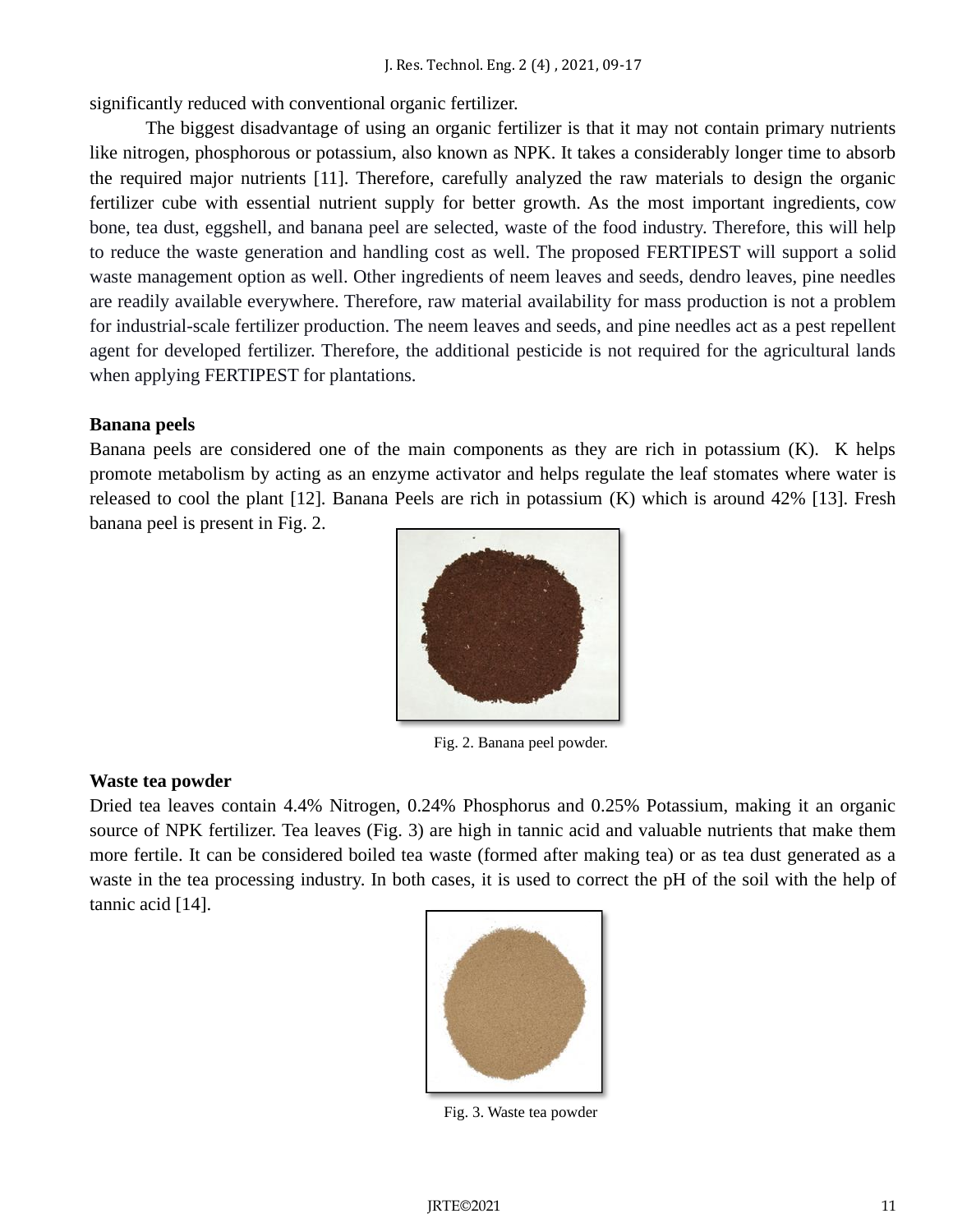# **Egg shell**

Eggshells will add Calcium, Potassium, and a small amount of Sodium. Calcium helps to maintain cell integrity and membrane permeability, and it will be important for the normal cell division. In addition to that, Ca involve in the formation of the cell wall membrane. Ca act as an activator of some enzyme systems in protein synthesis and carbohydrate transfer. Ca plays a major role to enhance crop yield by reducing soil acidity [14].



Fig 4. Egg shell

# **Cow bone**

The cow bone is discarded as a waste in the meat production industry, which accounts for more than 15% of the whole carcass [11]. According to the literature, cow bone meal contains nearly 19.3% of Ca and 9.39% of P are essential for plant growth [11]. Ground cow bones are given in Fig. 5. Cow bone powder and banana peel act as a binding agents for the fertilizer cubes.



Fig 5. Ground cow bones

# **Dendro (Gliricidia)**

Gliricidia is considered as one of the nitrogen rich source for organic fertilizer production. According to the previous studies, N supply of Gliricidia (Fig. 6) has been perfectly reported [15].



Fig. 6. Dried Gliricidia Powder

# **Neem leaves**

The neem *(Azadirachta indica)* leaves and seeds act as a pest repellent agent for developed fertilizer. Therefore, the additional pesticide is not required for the agricultural lands when applying FERTIPEST for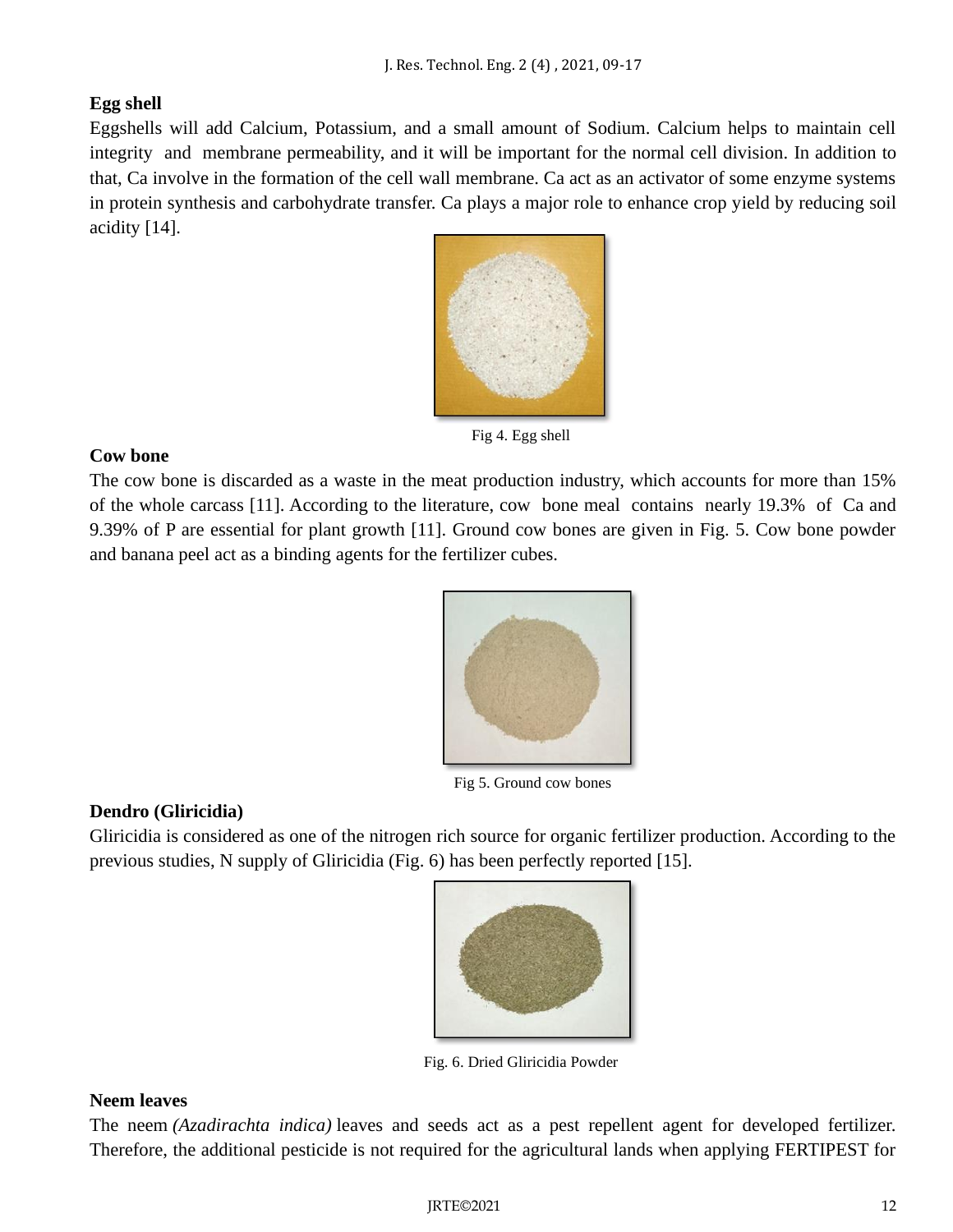plantations. The neem tree was the richest inactive compound and the most potent source of effective natural pesticides worldwide [16, 17]. The dried neem leaves and seeds are grounded and used as a raw material for FERTIPEST (Fig. 7).



Fig. 7. Neem Leaves and seeds

## **Pine Needles**

Pine straw is the uppermost layer of forest floor consisting of recently fallen pine needles that have not yet decayed for a more extended period. Not only is it aesthetically pleasing, but pine straw acting as a mulch in landscaping also has the same positive effect on plant growth. The layer of pine needles, fresh and at various stages of decomposition, has many essential functions in the forest, affecting its productivity. Pine straw reduces evaporative water loss from the soil surface, and it has excellent water-holding capacity. Moreover, pine needles act as a pest repellant for insects to distract from agriculture damage [18]. The powdered pine needles are shown in Fig. 8.



Fig. 8 . Pine Needles Powder

Those mentioned raw materials are mixed into the correct ratio to balance the fertilizer's N:P: K supply. The approximate amount of raw material mixing is given in Table 1 to achieve the required nutrient supply.

|  | Table 1. Percentage of raw material mixing for instant fertilizer-cube |  |  |  |  |
|--|------------------------------------------------------------------------|--|--|--|--|
|  |                                                                        |  |  |  |  |
|  |                                                                        |  |  |  |  |
|  |                                                                        |  |  |  |  |

| <b>BANANA</b> | <b>TEA</b>    | <b>EGG SHELL</b> | <b>COW BONE</b> | <b>DENDRO</b> | <b>NEEM</b>      | <b>PINE</b>    |
|---------------|---------------|------------------|-----------------|---------------|------------------|----------------|
| <b>PEEL</b>   | <b>POWDER</b> |                  |                 | <b>LEAVES</b> | <b>LEAVES</b>    | <b>NEEDLES</b> |
|               |               |                  |                 |               | <b>AND SEEDS</b> |                |
| 10%           | 5%            | 20%              | .5%             | 40%           | 5%               | 5%             |

The percentage of the raw material is considered to achieve the nutrients level. Some amount of water is added and molded into a cubical shape after proper mixing of the raw materials. The drawings of the Mixing unit and the piston press machine are given in Fig. 9 and Fig. 10, respectively.

#### JRTE©2021 13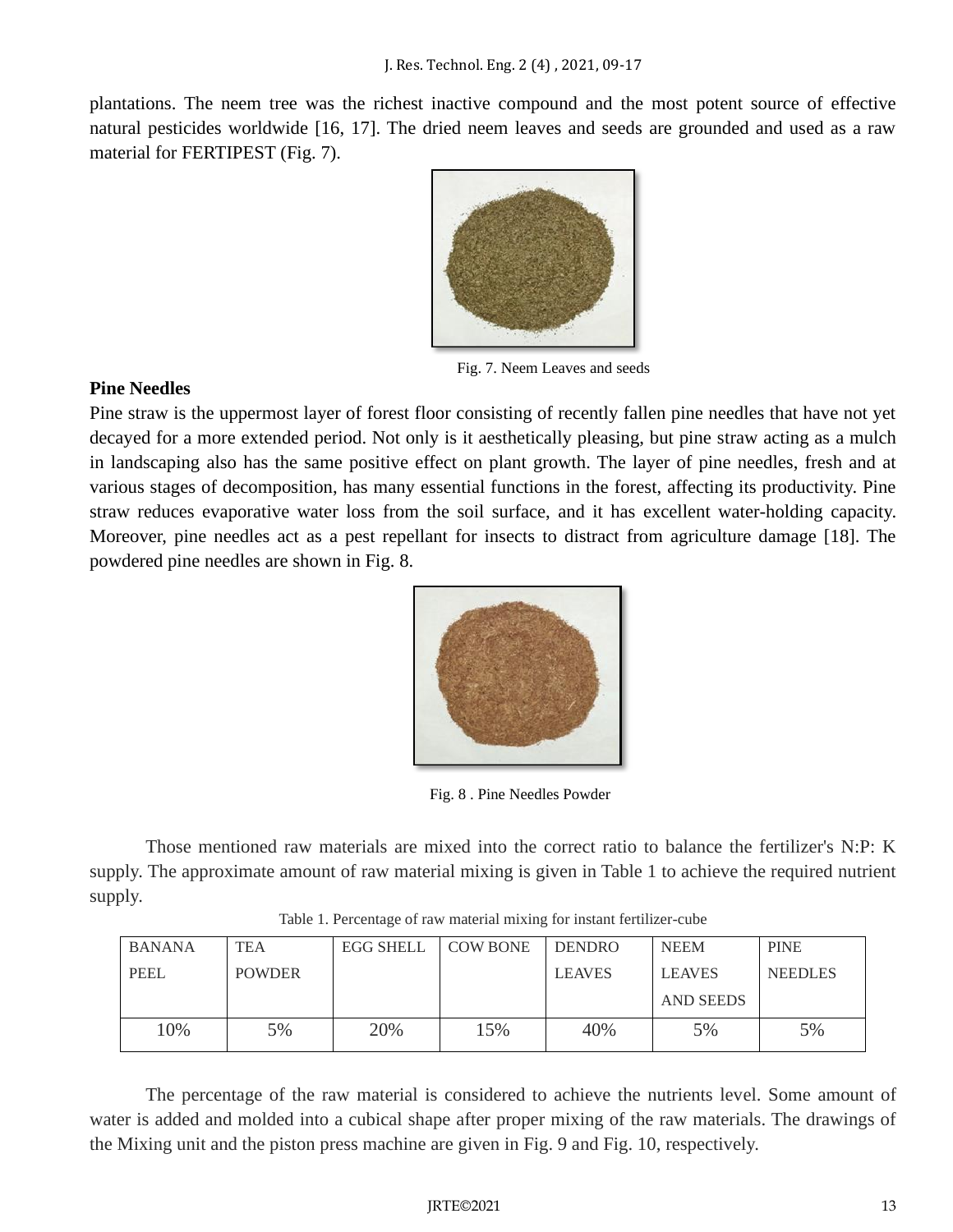

Fig. 9. Mixer



Fig. 10. Hydraulic press machine

A mixing unit for particle size reduction is implemented for proper mixing of the raw materials. A mixer with eight blades in a shaft is connected for mixing purposes. Mixing supports particle size reduction, which is important for pressing as an instant cube. The cubical shape final product is developed with the piston press machine. At once, 36 cubes can be produced, and the production time of one batch is around 1 minute. Cow bone powder and banana peel act as a binding agents for the fertilizer cubes. The developed cubes are applied to the hydroponic agricultural system to check the solubility of the fertilizer cube.

#### JRTE©2021 14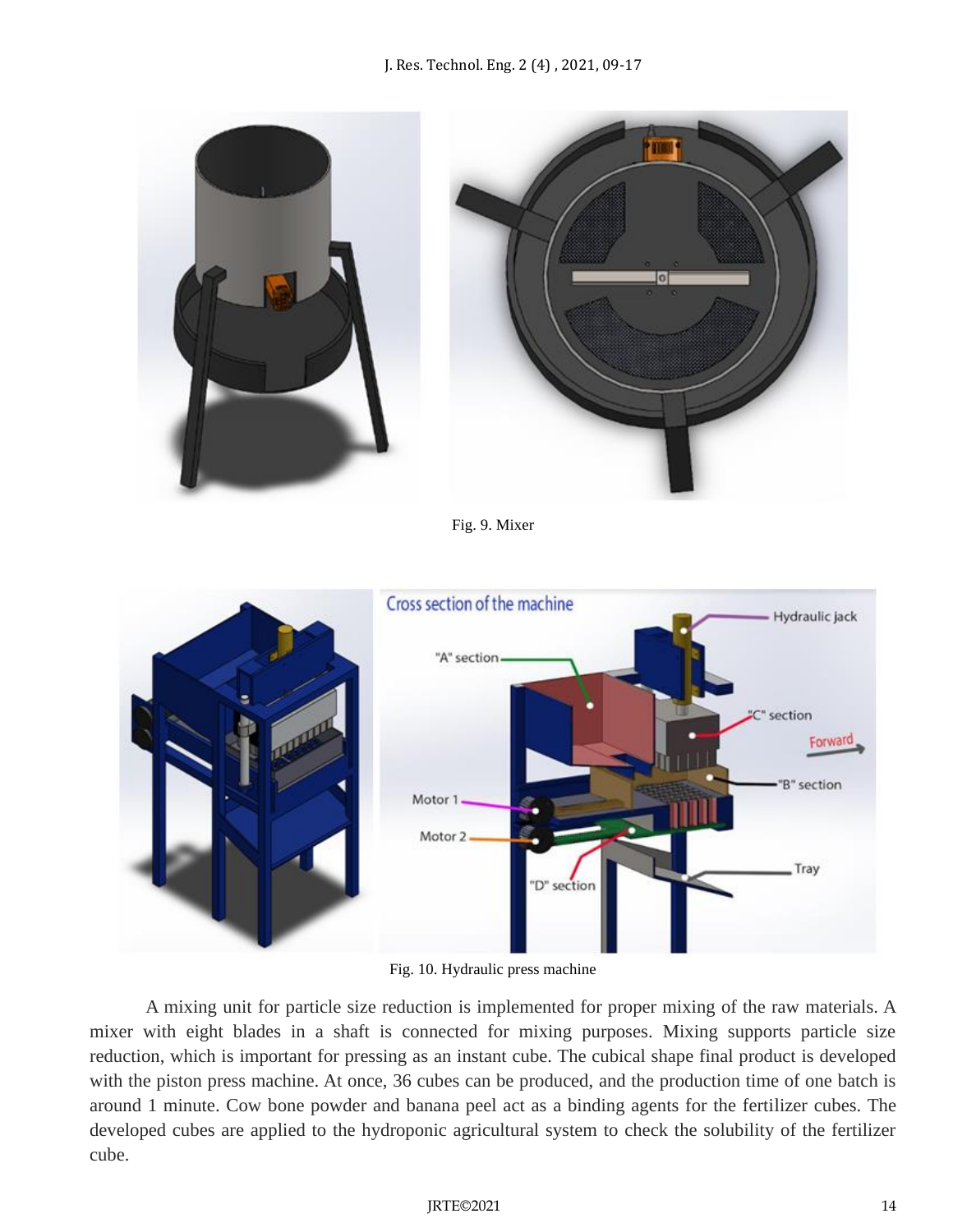The developed fertilizer cube (FERTIPEST) was applied to the hydroponic system. The solubility is a measure for four days period to check the efficiency of the fertilizer. The fertilizer cube was applied for green chilli plants to check the impact of the instant-cube with a parallel control system without fertilizer and with compost fertilizer. At the same time, the soil sample was collected and heated to 110°C to kill all the microorganisms and arranged in three sample bags. FERTIPEST is added to one of the packets, named A, compost added to the second one as B, and the third one maintained without adding any external as C. Three parallel samples are also prepared to confirm the accuracy. Then Greenhill seeds are added to all six bags and water too. Those six packets were left under a shaded environment for two weeks while adding the required amount of water daily. After two weeks, results were observed and recorded for further evaluation.

# **4 RESULTS AND DISCUSSION**

By changing the number of ingredients appropriately, organic fertilizer was developed as an instant cube that will suddenly dissolve in water (FERTIPEST). The plant growth speed was measured with the developed fertilizer. It takes 60% less time for the plantation to reach the same level of plant growth compared to conventional organic fertilizer. Moreover, FERTIPEST will act as a pest repellent as that has an optimized level of neem leaves and seed and the pine needles powder. The final product will come as an instant cube with dimensions of 1 inch on each side (Fig. 11). That is easy for transportation and the store and applies for agricultural purposes such as offices, indoor plants, greenhouses, and so on.



Fig. 11. Final FERTIPEST cube

Fig. 12 represent the fertilizer solubility in hydroponic system for four days period.



Fig. 12. Solubility of the final FERTIPEST; Left: within 8 hours, Right: within four days period

Reaction time reduces to one week from the general six weeks. That is highly important for large scale to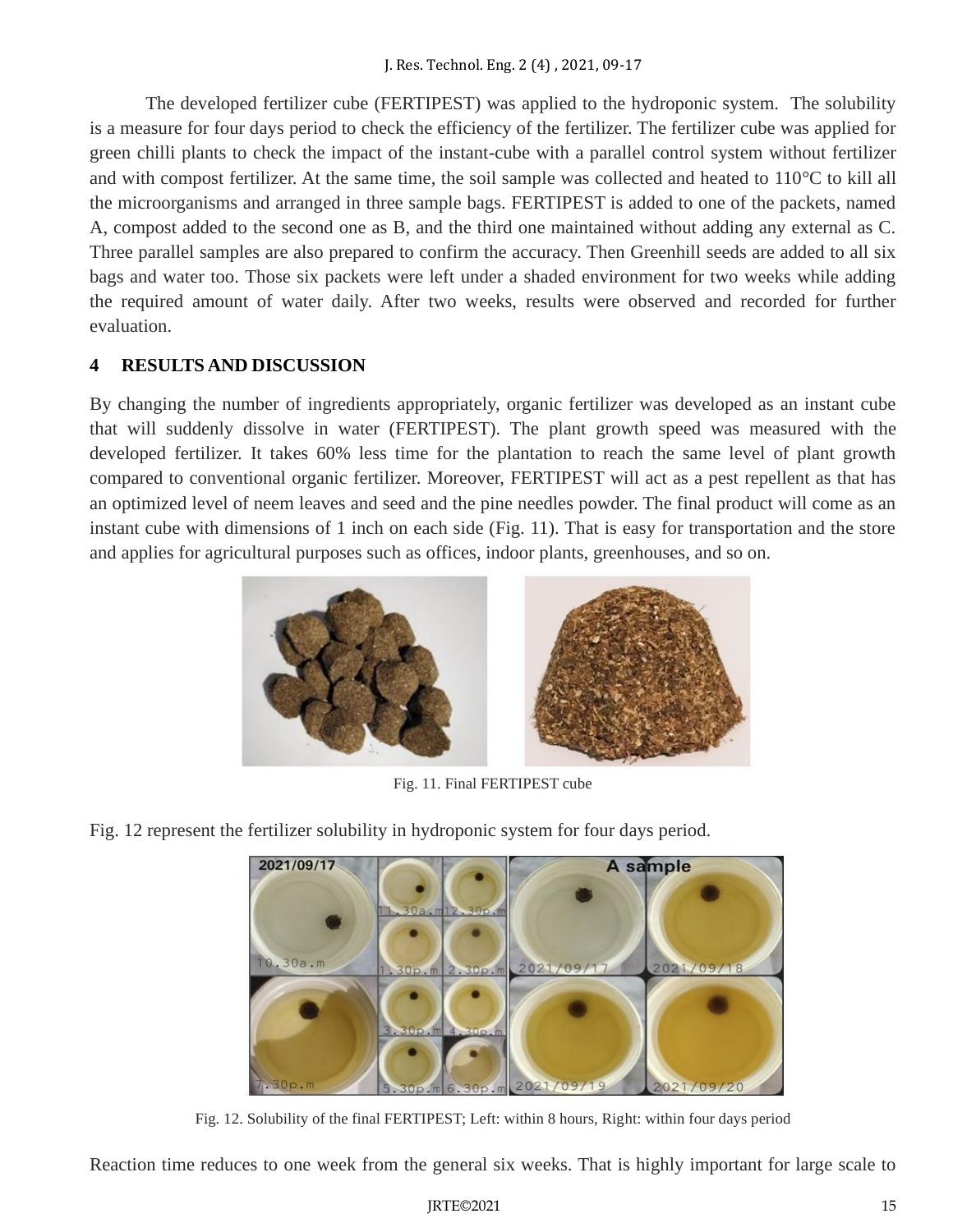## J. Res. Technol. Eng. 2 (4) , 2021, 09-17

avoid food crops delay. Moreover, small size cube provides the same or higher amount of all nutrients required for the proper plantation, such as N, P, K, Ca, Mg, and S. The composition of the fertilizer is optimized as 4-5 :3-4: 2-3 of N:P: K ratio together with Ca and S to get the maximum outcome.

The developed fertilizer cube is tested by applying it to the hydroponic system to identify the effectiveness of the nutrient supply. According to Fig 12, it can be seen that the fertilizer cube dissolved within one week period. It will provide the nutrients for the remaining 30 days period to grow plants with adequate nutrients. Fig. 13 represent the germinated green chilli seeds for soil with cow dung (left), soil with FERTIPEST (middle), and soil alone (right) with the same amount of water for 14 days period.



Fig. 13. Chilli seeds germination after 14 days period.

Germination is successful for the sample of soil with FERTIPEST than the other two samples. The number of plants was also higher than the other two samples. Moreover, the quality of those plants is better with Fertipest added pot. It can be concluded that FERTIPEST is acting as a high efficient organic fertilizer for chilli germination.

## **5 CONCLUSIONS**

This cube can be easily applied at all stages of the plant. FERTIPEST provides all the nutrients that the plant need in a short period. Most of the raw materials that are used to create this cube are everyday household waste. This can be recommended for the indoor cultivation of the urban population and landscaping plants in institutions. Also, the FERTIPEST is suitable for greenhouse cultivation. Finally, the suitability of the fertilizer cube for the hydroponic system is evaluated. The developed fertilizer cube has a higher solubility for the hydroponic system. Required N:P: K ratio can be achieved with the FERTIPEST with pest repellant efficacy. It will help rebuild your soil so that it's at its healthiest. It may take longer to get the results you want, but they will be well worth it in the end.

## **6 REFERENCES**

[1] YARA International, Yara Fertilizer Handbook, 2018. www.yara.no [Accessed on: 21/09/2021]

[2] "Cassou, Emilie. 2018. Fertilizer. Agricultural Pollution;. World Bank, Washington, DC. © World Bank. https://openknowledge.worldbank.org/handle/10986/29503 License: CC BY 3.0 IGO."

[3] Belay A, Claassens AS, Wehner FC (2002) Effects of direct nitrogen and potassium and residual phosphorus fertilizers on soil chemical properties, microbiological components and maize yield under long-term crop rotation.